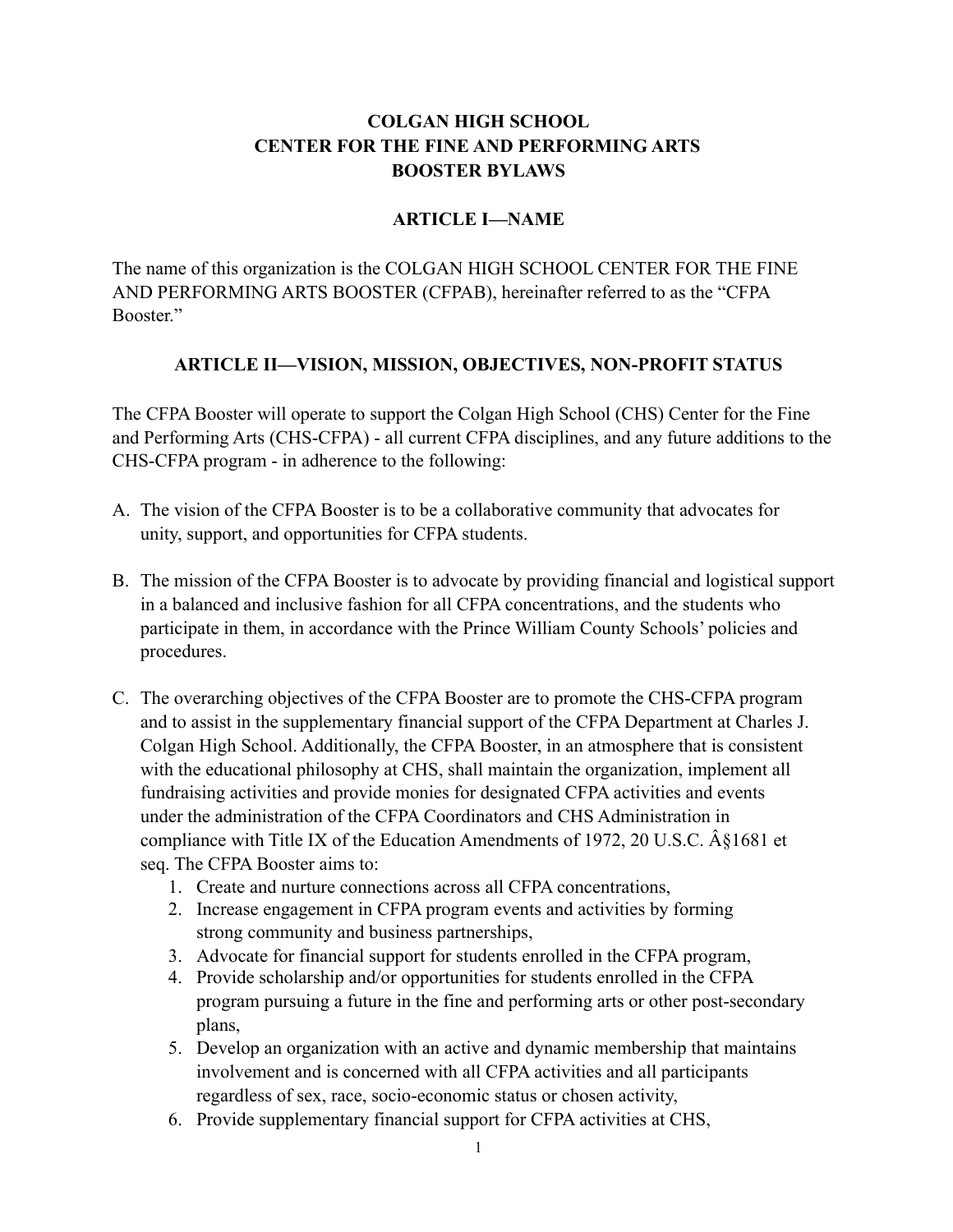- a. Encourage attendance at all CHS CFPA events and promote school spirit at those events,
- b. Strive to limit participation fees paid by students and seek to provide scholarships or financial assistance to students where applicable,
- c. Assist school staff in organizing and staging special events, fundraisers, and projects specific to the CFPA Department of CHS,
- d. Assist and support the school staff and coordinators in the areas of promotion, publicity, and program development for CFPA students, and
- e. Strive to provide support for postsecondary education for exceptional CFPA students.
- D. Declaration of Nonprofit Status

Notwithstanding any other provisions of these bylaws, the CFPA Booster shall carry out activities permitted by an organization which is exempt from federal income tax under Section 501(c)(3) of the Internal Revenue Code of 1954 or the corresponding provision of any future United States Internal Revenue Law, or by an organization, contributions to which are deductible under Section  $170(c)(2)$  of the Internal Revenue Code of 1954 or the corresponding provisions of any future United States Internal Revenue Law.

### **ARTICLE III—ORGANIZATION**

- A. The CFPA Booster was organized, is and will be operated exclusively within the established guidelines, expectations and governance set forth by these bylaws and in accordance with the Articles of Incorporation filed with the State Corporation Commission.
- B. Any and all funds raised by the CFPA Booster shall be used solely for the benefit of the CFPA programs that qualify as non-profit uses pursuant to the IRS Code. Disbursement of funds and disposition of assets of the CFPA Booster shall be with the approval of the Executive Board of Directors of the CFPA Booster, in accordance with the annual budget as adopted by the CHS Administration and CFPA Coordinators.
- C. The CFPA Booster fiscal year will run from July 1 to June 30.

# **ARTICLE IV—MEMBERSHIP**

- A. Voting Membership
	- 1. Voting Membership in the CFPA Booster General Membership will be open to all parents/guardians of students who are members of the Colgan High School CFPA program and who have paid their annual membership fee.
	- 2. Voting members are encouraged to attend as many CFPA Booster General Membership meetings as possible.
	- 3. Members should exhibit a willingness to participate as a volunteer and are encouraged to act as committee chairpersons or as a committee member.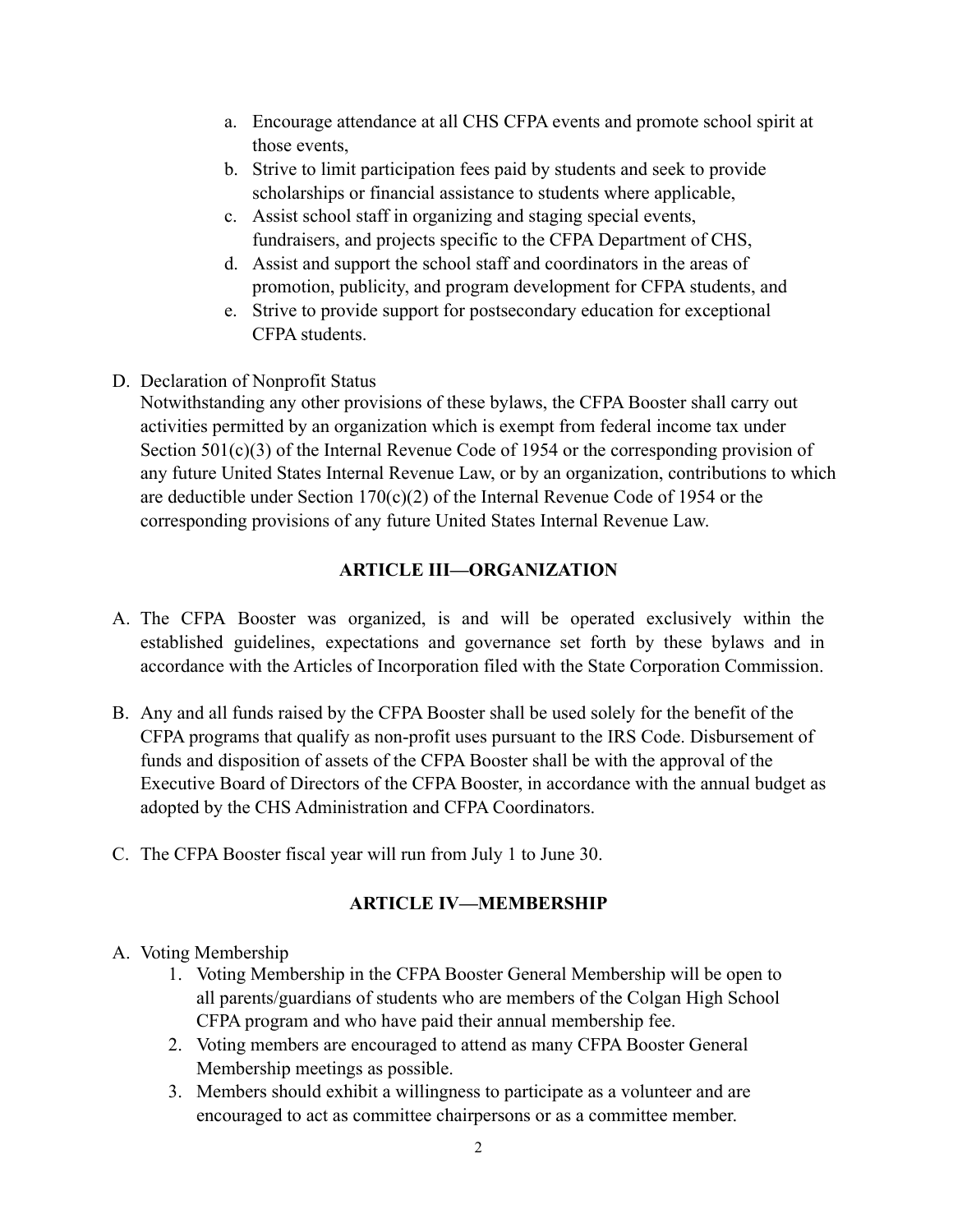- 4. Membership may be withdrawn at any time at the discretion of the Executive Board.
- 5. Members should expect equitable treatment of all with regard to membership or program participation. Discrimination based on race, color, sex, age, national origin, religion, or physical/mental ability/disability will not be permitted/accepted.
- B. Supporting Membership
	- 1. Supporting Membership in the CFPA Booster will be open to all persons who meet the following criteria:
		- a. Are alumni or parents/legal guardians of alumni of the CHS CFPA programs, or
		- b. Are interested adults who desire to see the continued support of the CHS-CFPA program.
	- 2. Supporting Members do not have voting privileges.
- C. Membership

Membership levels shall be established yearly by the Board upon recommendation from the Membership Committee. Each member in the CFPA Booster shall be entitled to one vote on issues that are put to a vote of the general membership; members must be present at the General Membership Meetings to vote. A member is considered to be in "good standing" if he/she has paid the current year's membership fee and has performed volunteer hours on behalf of the CFPA Booster as defined by the Board in the previous year, unless this is the first year of membership.

D. Membership Fee

A membership fee, established by the Board yearly, shall accompany each application for membership and shall become the property of the CFPA Booster. All persons that have an interest in CHS CFPA Program are eligible for general membership in the CFPA Booster at any time through the payment of yearly dues concurrent with the school year. The family of each participant in the CFPA program is encouraged to maintain membership in the CFPA Booster.

E. Members Right to Privacy

Any personal information gathered or requested by the CFPA Booster is for the sole use of the CFPA Booster and will not be made available to any other organization.

### **ARTICLE V—MEETINGS**

- A. The CFPA Booster Executive Board will meet once a month on a day to be determined by the Executive Board. Meetings may be added or eliminated at the discretion of the President.
- B. The CFPA Booster General Membership Annual meeting will be held in May each year.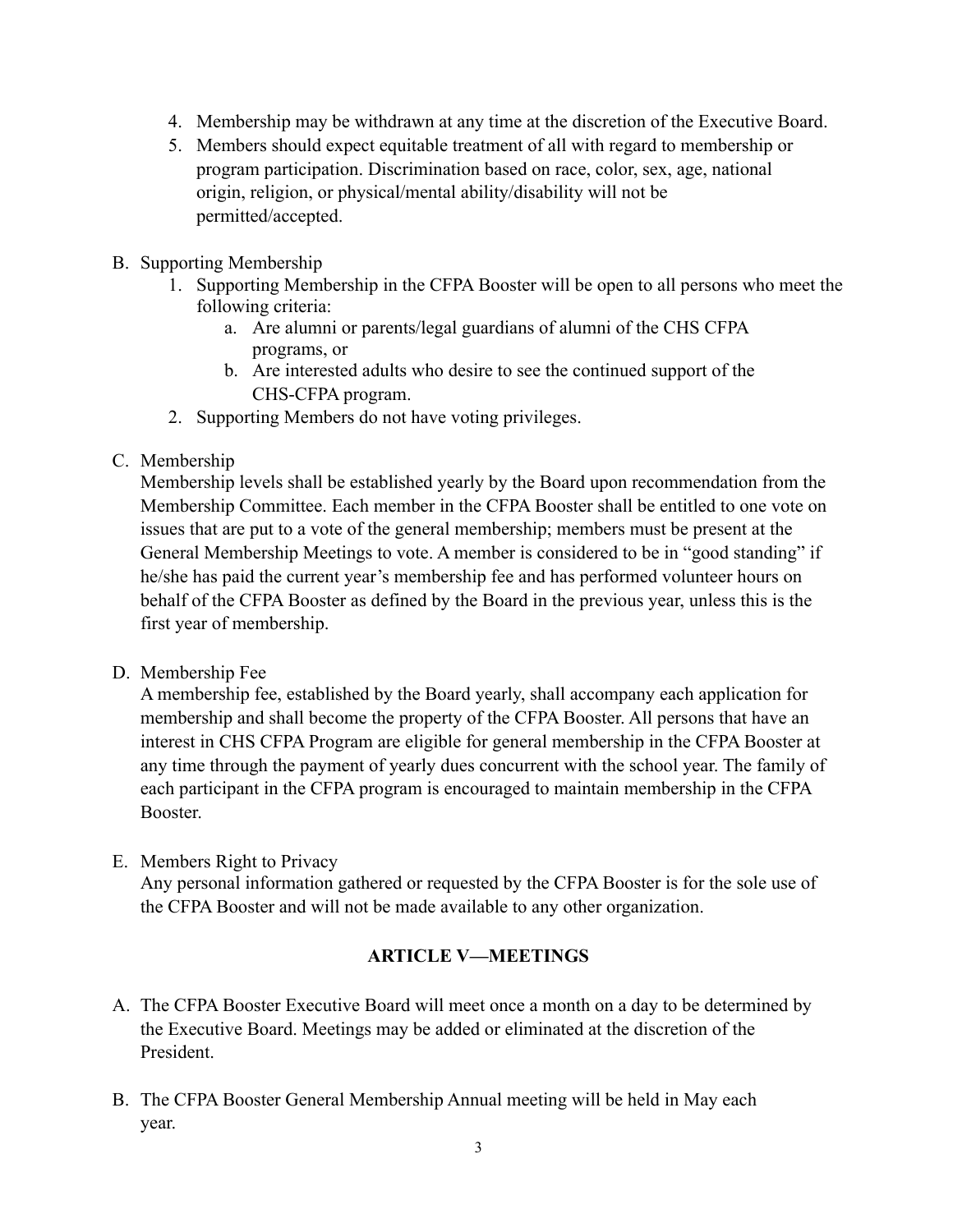- C. There shall be at least one additional meeting of the General Membership which shall be set and posted with at least 15 days' notice on the CFPA website.
- D. Additional General Membership meetings and changes may be called at the discretion of the Executive Board given a fifteen (15) day notice. Only those members present at the General Membership meetings will be eligible to vote on any action.
- E. Members shall sign-in at the beginning of each meeting.
- F. All meetings shall be conducted in accordance with parliamentary procedure as contained in Robert's Rules of Order unless they are inconsistent with the charter and bylaws.
- G. Unless specified differently elsewhere in these bylaws, all business requiring a vote will be approved by a simple majority of Voting Members present.
- H. The budget for the fiscal year will be presented to the General Membership at the May meeting for approval at the June Executive Board meeting, unless more pressing events prevent the budget meeting from occurring. In this case, a one-month postponement of the budget will be allowed.

### **ARTICLE VI—OFFICERS**

#### A. EXECUTIVE BOARD (Board of Directors)

- 1. The Officers of the CFPA Booster Executive Board will consist of the following elected Executive Board:
	- a. President and member of the Board of Directors
	- b. Vice President and member of the Board of Directors
	- c. Secretary and member of the Board of Directors
	- d. Treasurer and member of the Board of Directors
	- e. Public Relations Coordinator and member of the Board of Directors.
- 2. Only Voting Members may be elected to an office or as a Director.
- 3. An Executive Board member may only hold one office at a time.
- 4. An Officer may serve in the same office for unlimited terms so long as that Officer:
	- a. Is properly (re-)elected; and
	- b. Remains a Voting Member of the CFPA Booster.
- 5. All Executive Board members will take office at the May General Meeting and will hold office for a period of one year. April 1 through July 31 of each year will be a period of transition for Executive Board members. No outgoing board member may relinquish his or her duties and responsibilities until all said duties and responsibilities are fulfilled.
- 6. The members of the Executive Board will work together to ensure the success of large events hosted on behalf of the CHS CFPA Programs. All planning, execution and closing of each event will be shared by members of the Executive Board.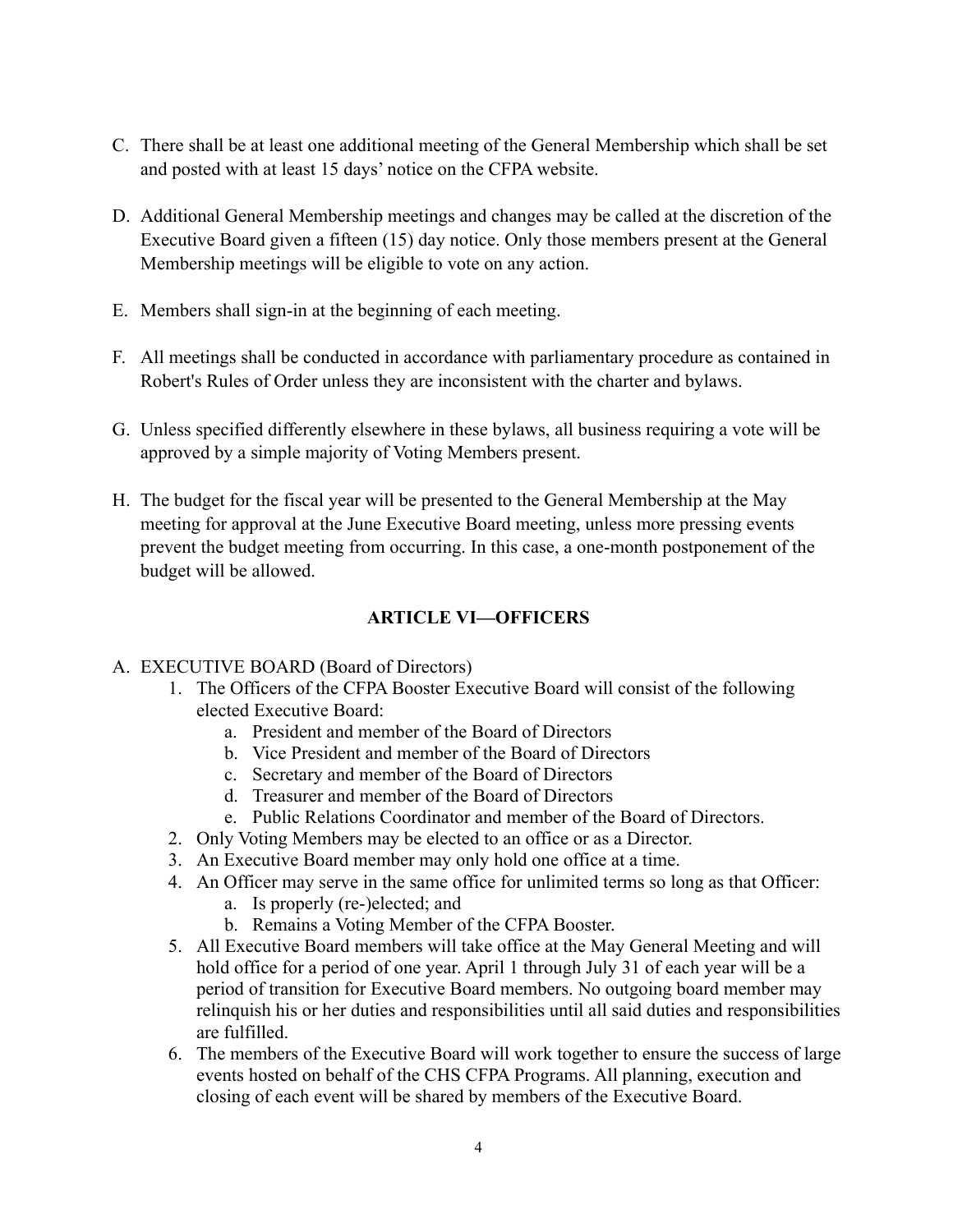### B. ELECTION

- 1. Officers will be elected annually at the May meeting. The election of these Officers will be by a majority of those eligible Voting Members (see Article IV for definition of Voting Member) present.
- 2. Nomination
	- a. The Vice President will serve as Chairperson of the Nominating Committee.
	- b. Any Voting Member of the CFPA Booster in good standing is eligible for Office and may be nominated by the Nominating Committee. (See Article IV,1-3 for conditions).
	- c. Not less than 60 days prior to the May General Membership meeting, the Vice President will head a Nominating Committee made up of at least three members from the General Membership. In the event a Nominating Committee cannot be formed, the Vice President may request the assistance of the Executive Board in suggesting potential candidates for open positions.
	- d. Members of the Nominating Committee will work with the prospective board members to determine if they wish to be included on the slate for the election prior to the presentation of the slate of candidates at the May General Membership meeting.
	- e. If the nomination is accepted, the Voting Member will be placed on the official slate of candidates for the Voting Membership to vote on in a General Membership meeting in May.
	- f. Any Voting Member in good standing also may nominate themselves for any office at the May General Membership meeting.
- 3. Voting
	- a. Officers will be elected by votes cast by the Voting Members present. Only one vote per member will be allowed per office.
	- b. No proxy or absentee voting is allowed.
	- c. A showing of hands will be the principal polling method. In the event that a showing of hands proves to be unsatisfactory, written paper ballots will be the alternate polling method.
	- d. In the event of a contested election between candidates, the eligible Voting Members will be polled, and the votes counted. The candidate receiving a majority of the votes cast will be declared the winner.
		- i. In the event of a vote where no one receives a majority, the Secretary will announce that result and a second vote for the top two vote recipients will be taken.
		- ii. In the event of a tie in the second vote, the candidates who are tied will be offered the opportunity to withdraw from the election. The candidates may take a few moments to confer together. If a candidate withdraws, the single remaining candidate will be declared the winner. If no candidate withdraws or ties remain, the tie will be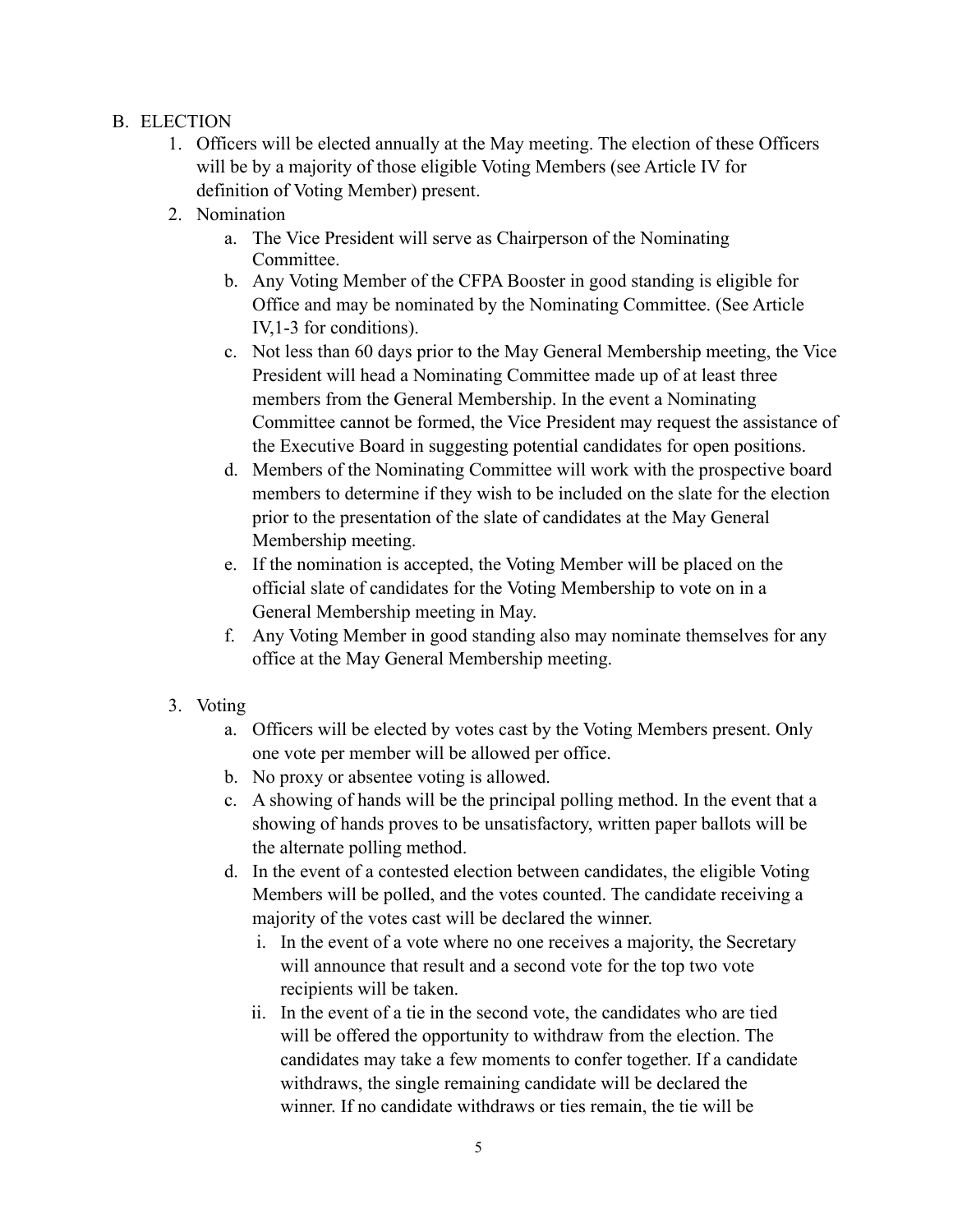broken by the Secretary drawing one name out of a hat.

iii. Electronic voting by the Executive Board will be allowed in time-sensitive or emergency situations. Electronic voting includes votes by email or by text with the outcome shared with the entire Executive Board.

#### C. REMOVAL OF OFFICERS

- a. Any Officer and Director may be recalled and removed from Office at any time provided one of the following conditions is met:
	- i. A two-thirds majority vote of the Executive Board.
	- ii. Direction of the Prince William County Schools administration.
- b. If the vote on removal passes, the Officer will be terminated from the Executive Board immediately. Furthermore, that individual will be barred from ever again holding an elected position in the CFPA Booster. The individual's status as a (qualified) Voting Member will not be affected, and their privilege to work on behalf of the CFPA program or the CFPA Booster will not be infringed.

#### D. ABSENCES

- a. Regular and consistent attendance at Executive Board and General Membership Meetings is required of Officers.
- b. After two consecutive unexcused absences from regularly scheduled meetings of the Executive Board, an Officer will receive a formal reminder of this requirement in the bylaws from the Secretary at the direction of the Executive Board.
- c. If an Officer is absent from three consecutive regularly scheduled meetings of the Executive Board without excuse, the Office will be declared vacant.
- d. Absences may be excused with the approval of the Executive Board.

### E. RESIGNATIONS

- a. An Officer may resign without prejudice from the Executive Board at any time and for any or no reason upon providing written notification to the Secretary of the CFPA Booster. There will be one exception: An Officer for whom a vote on removal is pending may not resign without prejudice. The resignation of any such Officer will carry with it the same conditions as though the vote on removal had passed. (See Article VI-C for conditions.)
- b. The Office of a resigning Officer will be declared vacant on the effective date of the resignation as specified in the notice of resignation.
- c. If the notice of resignation fails to specify an effective date, the Office will be immediately declared vacant.
- F. VACANCIES
	- a. If an Office should become vacant for any reason, it will be incumbent upon the remaining Officers to identify a suitable willing replacement from among the Voting Members. Upon the majority agreement of the remaining Officers, the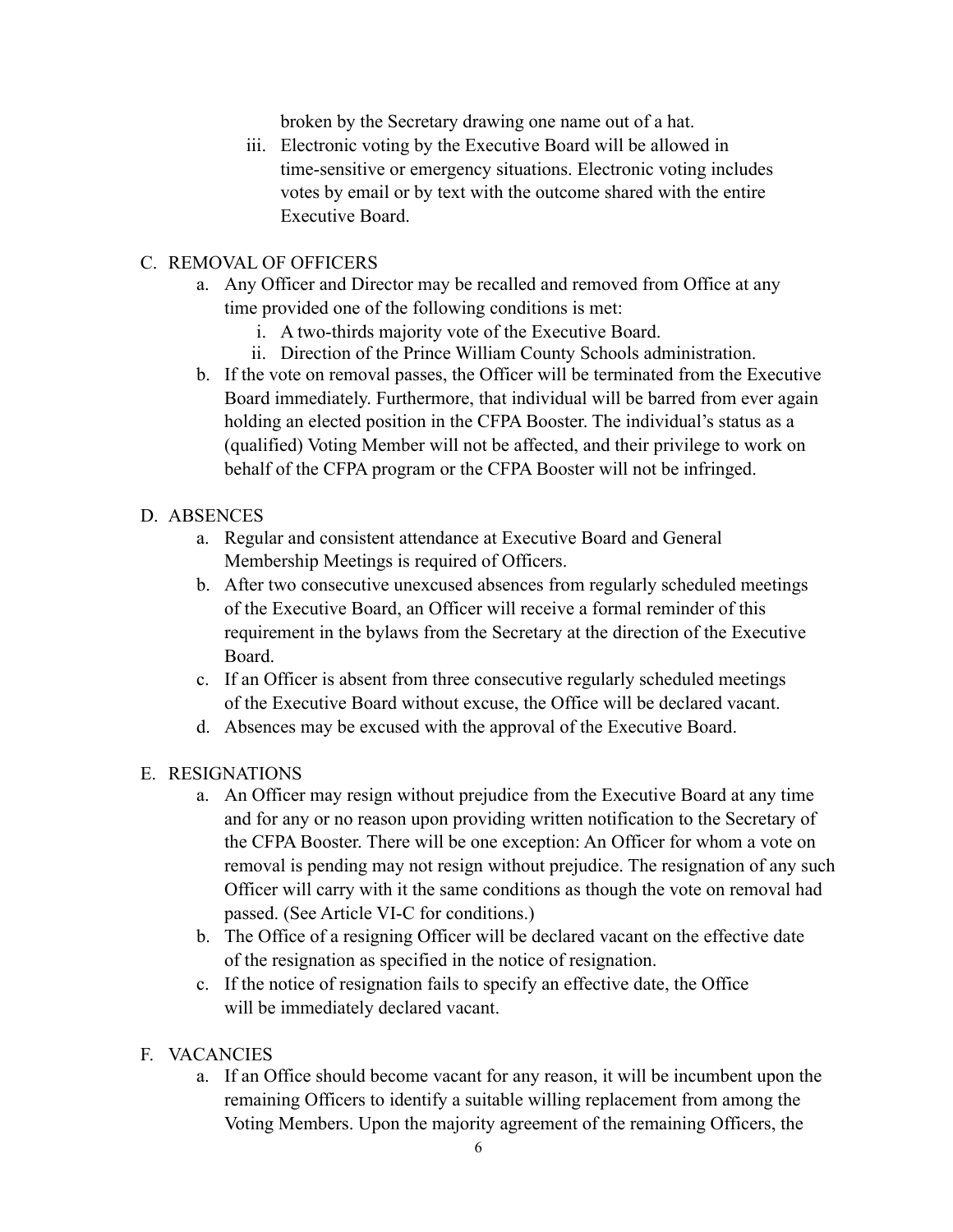chosen candidate will be appointed to the vacant Office, within two months of the vacancy.

- b. If the nature of the vacancy is temporary, the appointee will serve until the return of the duly-elected Officer.
- c. If the nature of the vacancy is permanent, the appointee will serve out the remainder of the term.
- d. For any vacant Office, the duties customarily and regularly discharged by the Office holder will be performed in a timely and effective manner by the remaining Officers, either together or individually, until such time as a replacement is appointed.

# **ARTICLE VII—DUTIES OF OFFICERS**

### A. PRESIDENT

The President will:

- 1. Conduct the business of the CFPA Booster by presiding at all General Membership and Executive Board meetings, coordinating the CFPA Booster activities with any Coordinator affiliated with the CFPA programs, and ensuring implementation of the CFPA Booster program.
- 2. Vote on and provide input on all items presented to the board.
- 3. Serve as Official Spokesperson of the CFPA Booster.
- 4. Prepare General Membership meeting agendas and Executive Board meeting agendas.
- 5. Appoint Committee Chairpersons as deemed appropriate and serve as a liaison between the CFPA Coordinators, CFPA Executive Board, and the CFPA Booster General Membership.
- 6. Serve as a liaison between the CFPA Coordinators, CFPA Executive Board, the Events Coordinator, and the Events Subcommittee.

# B. VICE PRESIDENT:

The Vice President will:

- 1. Assist the President and perform the President's responsibilities in the President's absence.
- 2. Serve as a liaison between the CFPA Coordinators, CFPA Executive Board, the Fundraiser Coordinator, and the Fundraising Subcommittee.
- 3. Vote on and provide input on all items presented to the board.
- 4. Serve as the Chair of the Executive Board Nominating Committee.
- 5. Unless deemed unnecessary, serve as the second named individual on the CFPA Booster bank account and all support the Treasurer in all tasks this responsibility entails.
- 6. Head the annual review of the bylaws by the Executive Board and present, preferably at the September meeting, recommended revisions for approval as deemed appropriate.
- 7. Perform other such duties as directed by the President.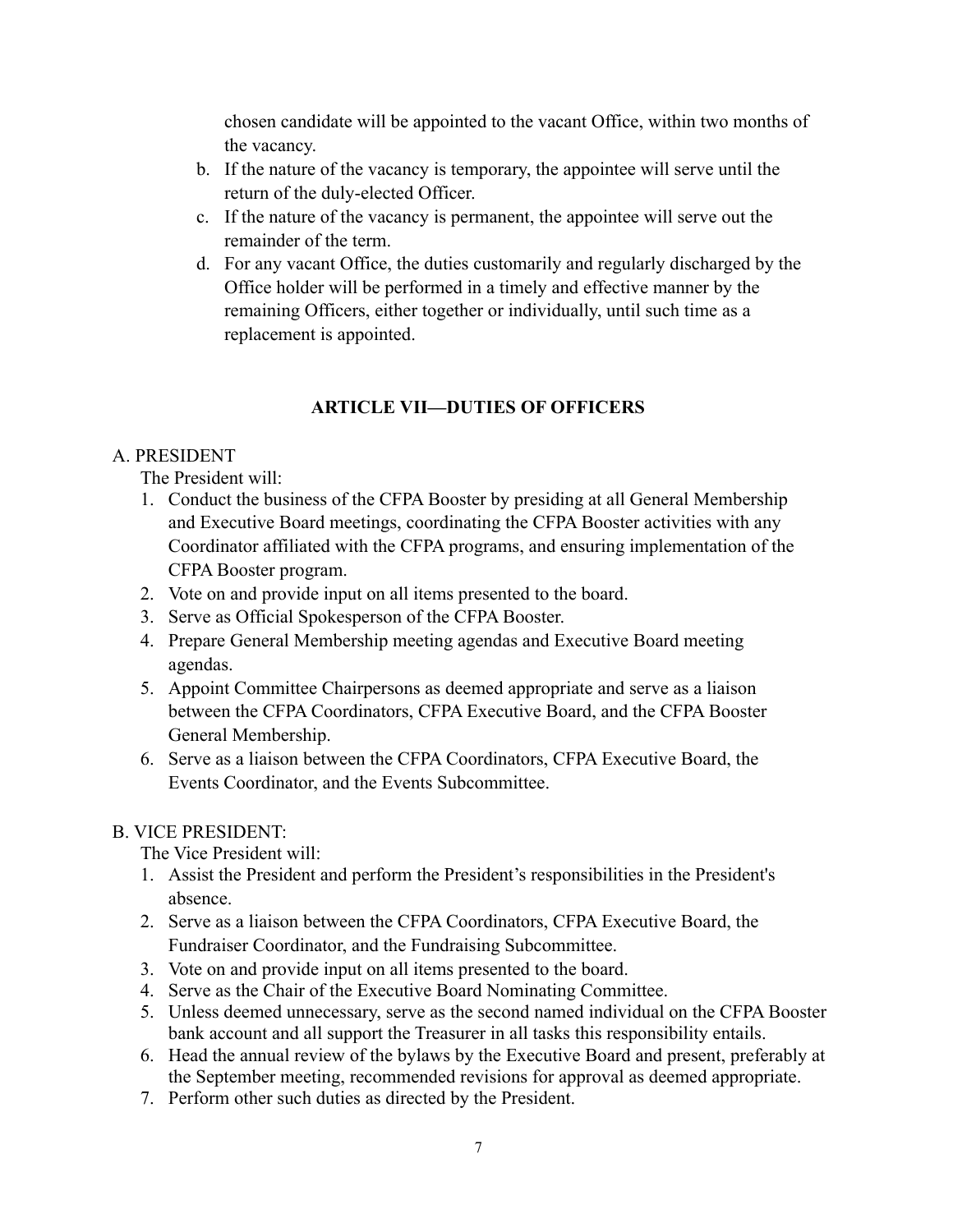### C. SECRETARY:

The Secretary will:

- 1. Serve as recorder for the minutes of CFPA Booster General Membership meetings and CFPA Booster Executive Board meetings. Make available approved and corrected recorded minutes at the following meeting or forward them within one week to the Executive Board, and after approval of the Executive Board, ensure the approved minutes are posted on the CFPA's website.
- 2. Vote on and provide input on all items presented to the board.
- 3. Receive and respond to any written correspondence, whether digital or hard copy, under the direction of the President, and maintain the official copy of the bylaws and other corporate books.
- 4. Maintain a roster of Voting Members for voting and other purposes and give proper notices as may be required, this included email notices of monthly Board and/or General Membership meetings.
- 5. Ensure the digital member database for emails and notifications is updated prior to Member Meetings.
- 6. Be the custodian of all official CFPA Booster records, whether digital or hard copy, other than accounting records.
- 7. Maintain a calendar of required reports, required licenses and other regularly required activities necessary to conduct CFPA Booster business.
- 8. Serve as a liaison between the CFPA Executive Board and Membership Coordinator and Membership Committee.

# D. TREASURER

The Treasurer will:

- 1. Report funds raised and spent at each CFPA General Membership Booster and CFPA Booster Executive Board meeting
- 2. Vote on and provide input on all items presented to the board.
- 3. Collaborate with the CFPA Coordinator and CHS Bookkeeper to maintain accurate records of CFPA funds raised and spent.
- 4. Write and mail necessary CHS CFPA Booster donor acknowledgement letters.
- 5. Collaborate with all CFPA subcommittees and CHS Bookkeeper to record funds collected and spent.
- 6. Serve as a liaison between the CFPA Coordinators, CFPA Executive Board, the Scholarship Coordinator and the Scholarship Subcommittee.
- 7. Maintain a complete set of books of account in accordance with generally accepted accounting principles and practices. At the end of the fiscal year, shall deliver over to his or her successor all books, monies and other property in his or her charge (including having the new treasurer made an authorized signer on CFPA bank accounts), or, in the absence of a successor, shall deliver such properties to the President.
- 8. Maintain a clear and standardized ledger of general and encumbered incoming funds and itemized disbursements, in a standardized computer format, which can be easily transmitted to other officers and a CFPA Booster accountant, as needed.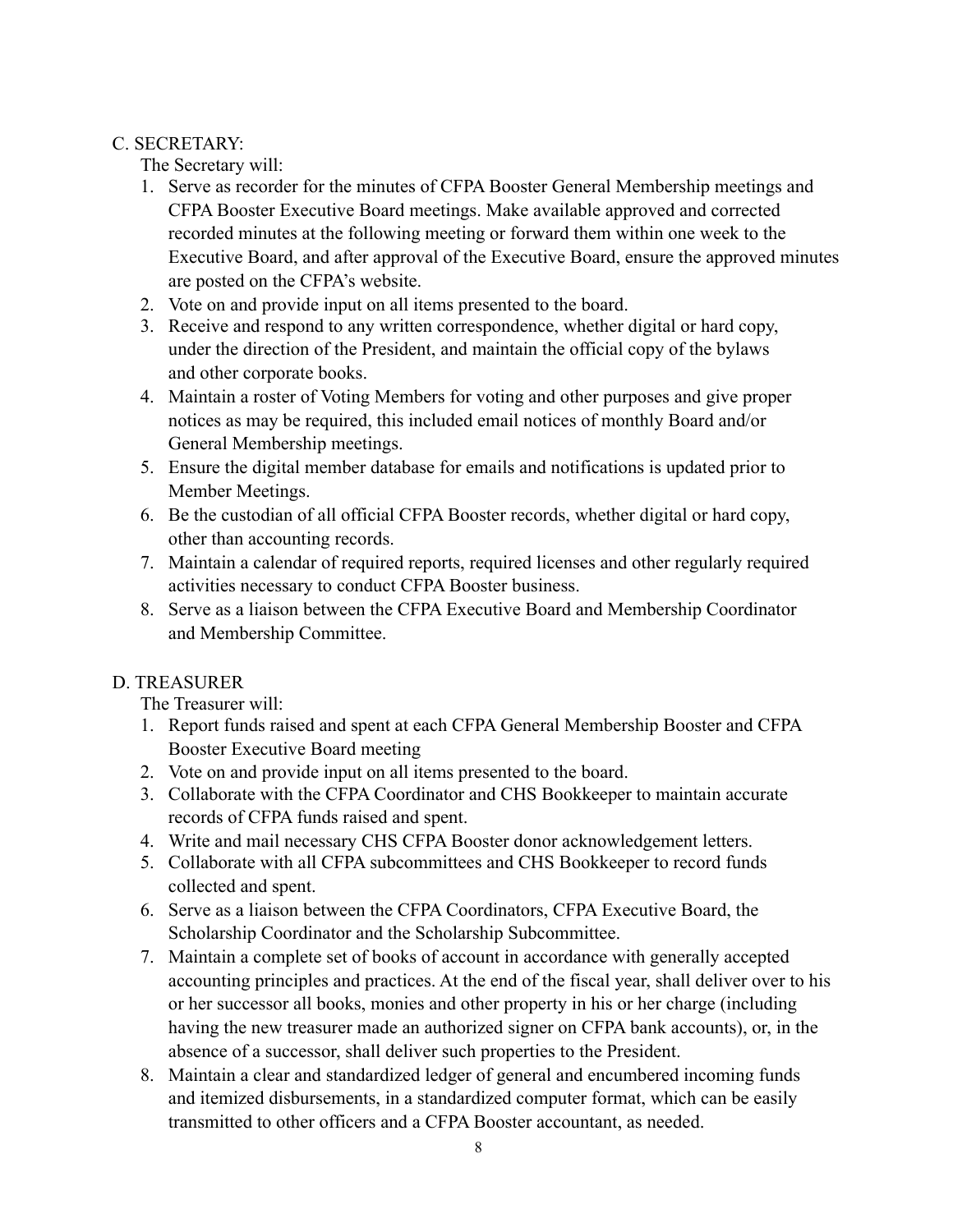- 9. Assist the Executive Board in the formulation and annual review of a Financial Management Policy to be approved by the Board and adopted by the general membership.
- 10. Make disbursements from the general fund in accordance with the Financial Management Policy. Ensure that the CFPA Booster expend all designated funds that come from their encumbered CFPA Booster accounts. These funds shall be reconciled at least quarterly.
- 11. Secure proper vouchers and pay expenses approved by the Board; receive and deposit monies of the CFPA Booster in the CFPA Booster's checking and/or savings account.
- 12. Report the amount of money available in the general fund account at each monthly General Membership Meeting. (The monthly financial reports must accurately represent CFPA Booster funds).
- 13. Submit all necessary financial records to the Auditing Committee or the professional auditor at the end of the fiscal year.
- 14. With the assistance of the Executive Board, ensure annual Insurance and all Policy fees are paid and filed, i.e., State Corp, VA State Exemption, Annual Report, Taxes., as well as any other non-profit filings.
- 15. Perform other such duties as directed by the President.

**Note: No individual has the authority to use or remove any funds from any CFPA Booster checking or savings account for investment purposes or otherwise, unless directed and approved by the Board majority or in accordance with the Financial Management Policy.**

# E. PUBLIC RELATIONS COORDINATOR

The Public Relations Coordinator will:

- 1. In conjunction with the President's prepared agendas, disseminate to the CFPA Booster General Membership information and announcements regarding events and other CFPA related activities, , via email, the CHS CFPA Booster website and other social media tools.
- 2. In collaboration with the CFPA Coordinators, the Executive Board, and Committee Chairpersons, maintain the CHS-CFPA Booster website and other social media tools.
- 3. Create, when necessary, materials and documents for promotional purposes. Including, but not limited to, flyers, advertisements, and social media marketing campaigns.
- 4. Coordinate with local media to advertise CFPA Booster events, fundraising events, public interest stories, etc.
- 5. Vote on and provide input on all items presented to the Executive Board.
- 6. Perform other such duties as directed by the President.

# F. CFPA COORDINATOR(S)

The CFPA Coordinator(s) will: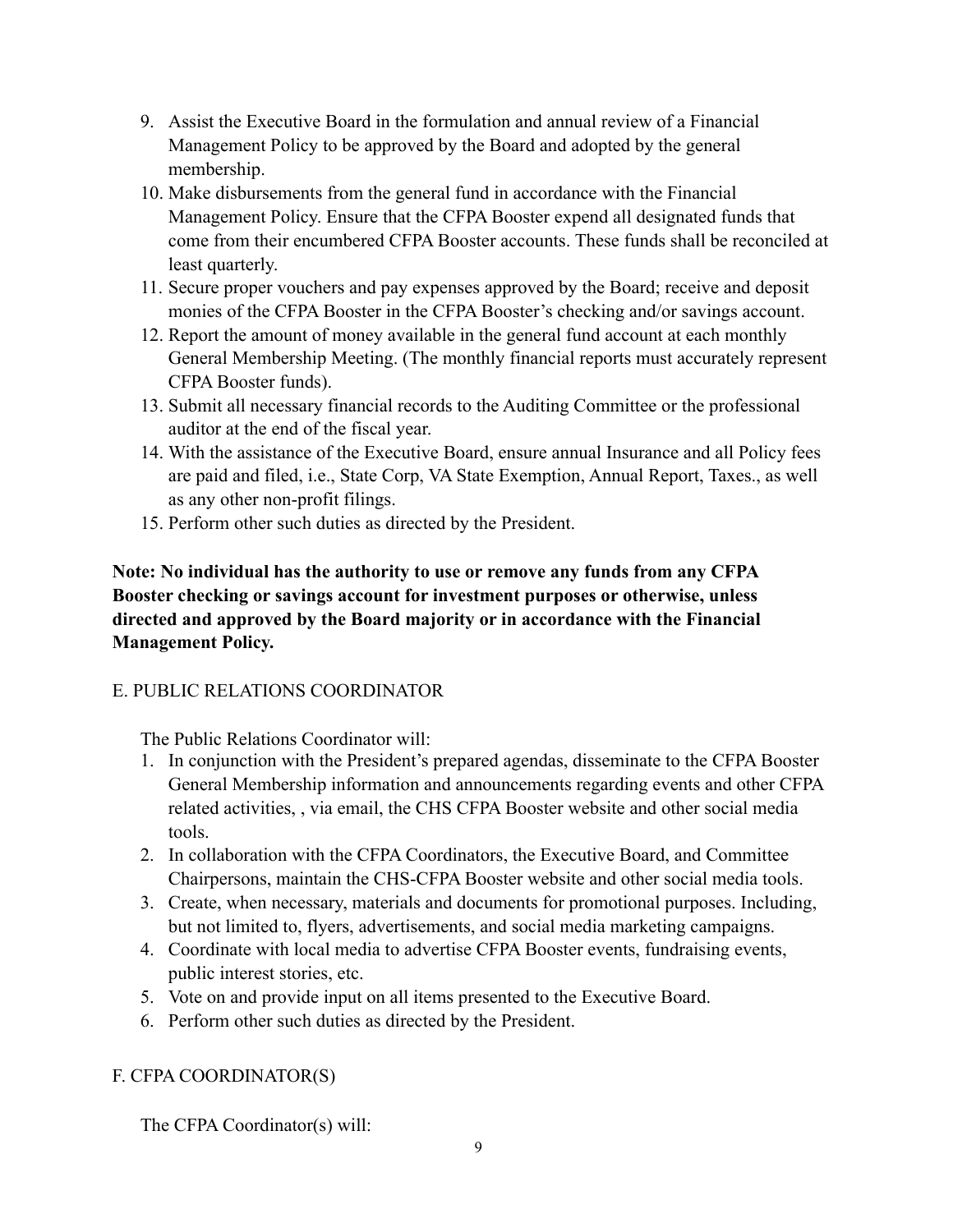- 1. Offer leadership and guidance in identifying the needs of the CFPA students and the CHS CFPA Programs.
- 2. Provide budget input for the upcoming school year.
- 3. Vote on and provide input on items presented to the Executive Board
- 4. Advise the Executive Board pertaining to actions being proposed or currently being taken by the state, county, school board, or other entities or individuals that may impact the CHS-CFPA Program.

# G. CFPA STUDENT COUNCIL OFFICER(S)/REPRESENTATIVE

- 1. Offer student input and share ideas of the CFPA student council and students.
- 2. Provide assistance with CFPA events and fundraising opportunities; receive volunteer hours.
- 3. Vote on and provide input on items presented to the Executive Board.

# **ARTICLE VIII—APPOINTED POSITIONS**

- A. The CFPA Booster Appointed positions are:
	- 1. *Fundraiser Coordinator* will be responsible for the development of a plan to fund the annual budget as adopted by the CFPA Booster General Membership and establish fundraising committees in order to successfully fund the annual budget. The Fundraiser Coordinator will collaborate with the CFPA Booster Vice-President and oversee the *Spirit Wear Coordinator.*
	- 2. *Spirit Wear Coordinator* Will report directly to Fundraising chair. Will keep inventory of on hand merchandise and keep Fundraising Chair updated on any items with low inventory. Will keep inventory with them and be available to bring items to various events (does not have to attend all events).
	- 3. *Events Coordinator* will be responsible for the development of a plan for annual events as adopted by the CFPA Booster General Membership and establish event committees in order to successfully support the CFPA programs. The Events Coordinator will collaborate with the CFPA Booster President.
	- 4. *Scholarship Coordinator* will be responsible for establishing a committee to secure funds for student scholarships. The Scholarship Coordinator will collaborate with the CFPA Booster Treasurer and CHS Scholarship Committee.
	- 5. *Membership Coordinator* will be responsible for establishing a committee to recruit members, maintain records of membership and provide membership benefits. The Membership Coordinator will collaborate with the CFPA Booster Secretary.
- B. Committee Chairpersons are voted in by the committee members and may be removed at the discretion of the Executive Board.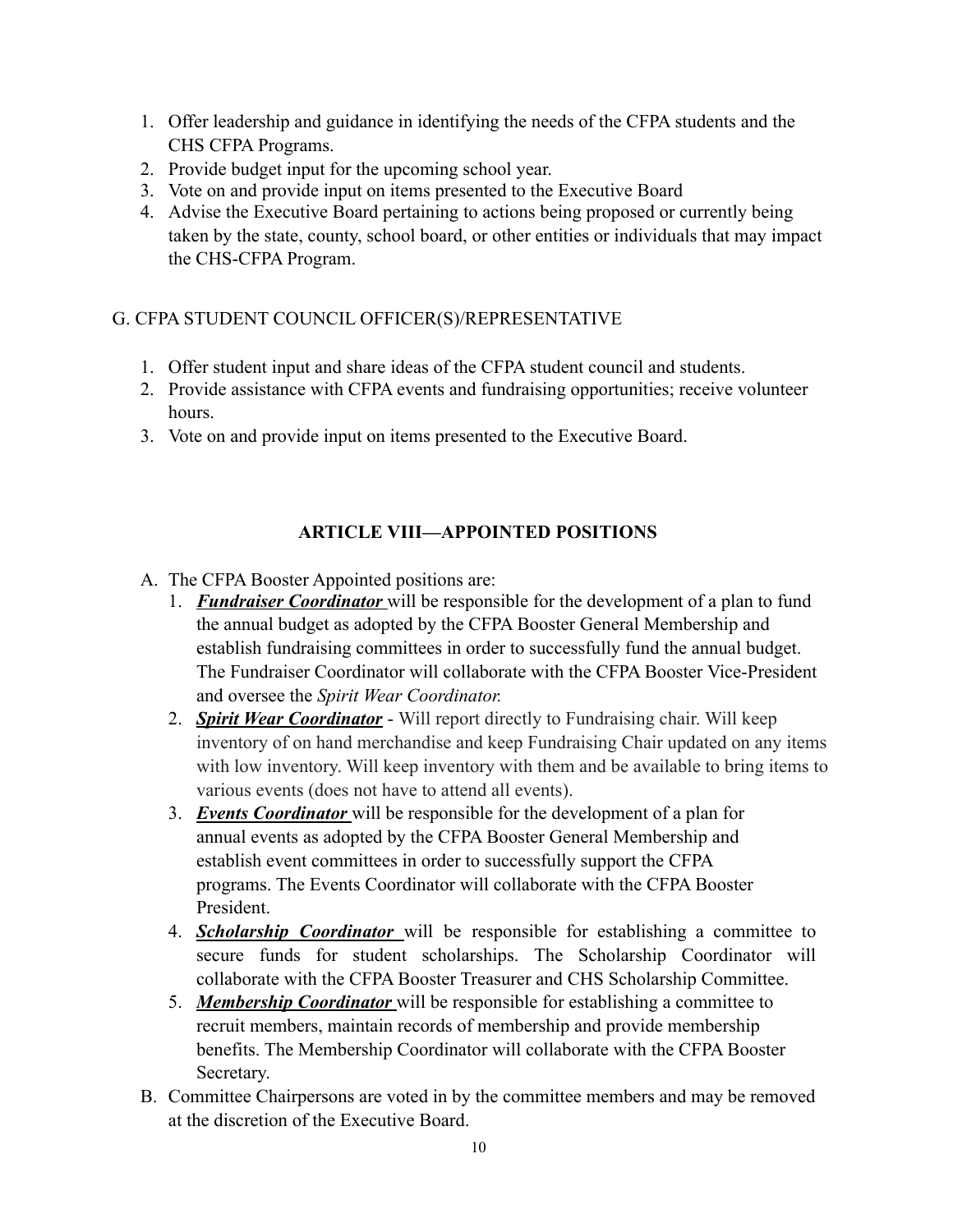- C. Committee Chairpersons do not serve in Executive Board positions so as not to present a conflict of interest in carrying out their respective roles.
- D. RESPONSIBILITIES
	- 1. Appointed positions will form committees and serve as the chair of said Committee.
	- 2. Meet with all volunteers and organize volunteers within the appointed position's Committee and assign tasks as needed.
	- 3. Attend Executive Board meetings as non-voting members.
	- 4. Keep updated records of chaired functions to be turned in to the President at the end of the event.

Inform the Executive Board and General Membership of Committee progress.

# **ARTICLE IX—FINANCE**

# A. POLICY

- 1. Checks should be made payable to Center for the Fine and Performing Arts Booster or CFPA-Booster.
- 2. Checks and cash are to be given to a Colgan High School Center for the Fine and Performing Arts Executive Board member or other appointed leaders, for example the CFPA Coordinator, fundraising coordinator and scholarship coordinator at the end of an event or fundraiser.
- 3. Receipts will be provided to the CFPA Treasurer for documentation and reimbursement purposes.

# B. PROCEDURE

- 1. The Treasurer will report funds raised and spent at CFPA Booster Meeting and CFPA Booster Executive Board meetings.
- 2. The Treasurer shall act as the Contracting Officer(s) for the CFPA Booster and is authorized, with verbal and/or written consent and prior approval of the Executive Board, to execute contracts obligating the CFPA Booster. The Treasurer, or his/her designee, may make commitments up to \$200 for necessary operating expenses within the approved budget.
- 3. Commitments over \$200 but not more than \$500, outside the approved budget, will be made on approval of a majority of the CFPA Booster Executive Board. All CFPA Booster Executive Board members must be made aware of the proposed purchase, time for discussion will be allowed, and all board members must be given the opportunity to vote.
- 4. Expenditures over \$500, outside the approved budget, will require the vote of the CFPA Executive Board.
- 5. Money may only be spent with a majority approval of the Executive Board. Payments may only be made by check or debit card by a member of the Executive Board – the Treasurer and generally the Vice President.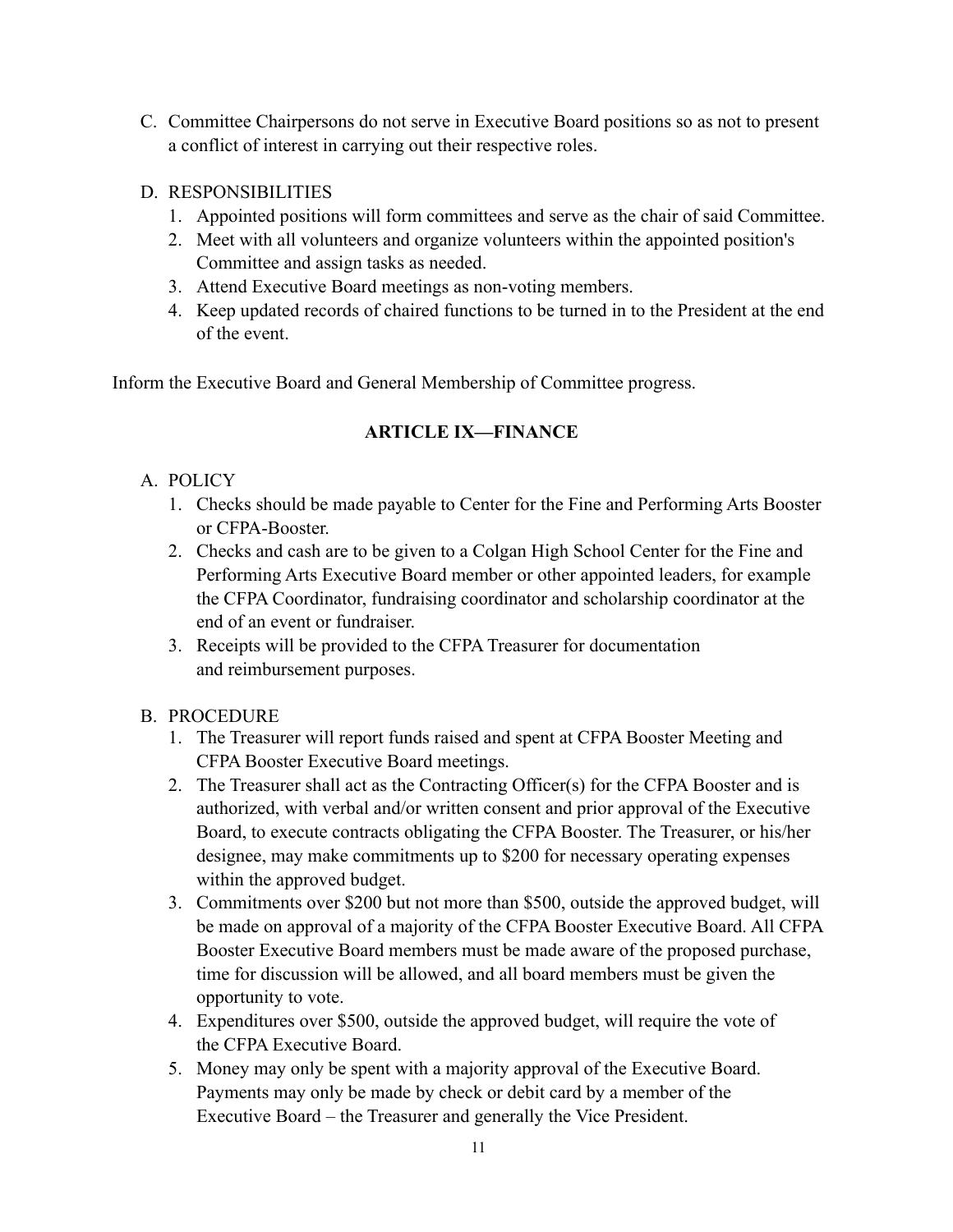6. The members of the Executive Board will be responsible for researching and approving any changes to the CFPA Booster law representative, tax attorney, or any other professional relationship outside the booster organization, prior to the end of each fiscal year.

#### **Financial Management**

All monies received by the CFPA Booster for any purpose shall be deposited to the credit of the CFPA Booster in a financial institution or institutions selected by resolution of the Executive **Committee** 

#### **Accounting**

Funds raised by and/or allocated to specific CFPA activities and events, although deposited in the CFPA Booster's account, shall be separately tracked as encumbered funds for each CFPA activity and event.

Expenditures from these encumbered funds do not require Executive Committee approval but may be paid out on behalf of these CFPA activities and events or CFPA Booster at the discretion of the Treasurer, and/or duly authorized members.

No CFPA department should submit a payment request that exceeds the amount of funds available, at the time of the request, in the CFPA Booster general funds account. The Executive Committee shall decline a request for funds if the CFPA Booster balance is inadequate to cover the expenses.

All purchases shall be reviewed by the executive Board prior to funds being disbursed or items purchased with CFPA Booster money. (This is to eliminate double ordering, Title IX issues, and help with the tagging process of items over \$500 for inventory purposes).

### **General Fund**

Funds raised by the CFPA Booster that have a specific advertised purpose shall be deposited (and separately tracked) in the CFPA Booster general fund to ensure that the funds are disbursed for the advertised purpose and to safeguard the integrity of the CFPA Booster and the School.

No vote by the general membership is required unless the advertised purpose has been altered or changed since the project's inception. Funds raised outside of the CFPA Booster by a CHS CFPA concentration, but whose funds are directed to the CFPA Booster for financial record keeping, also require the same CFPA Booster procedures for disbursal.